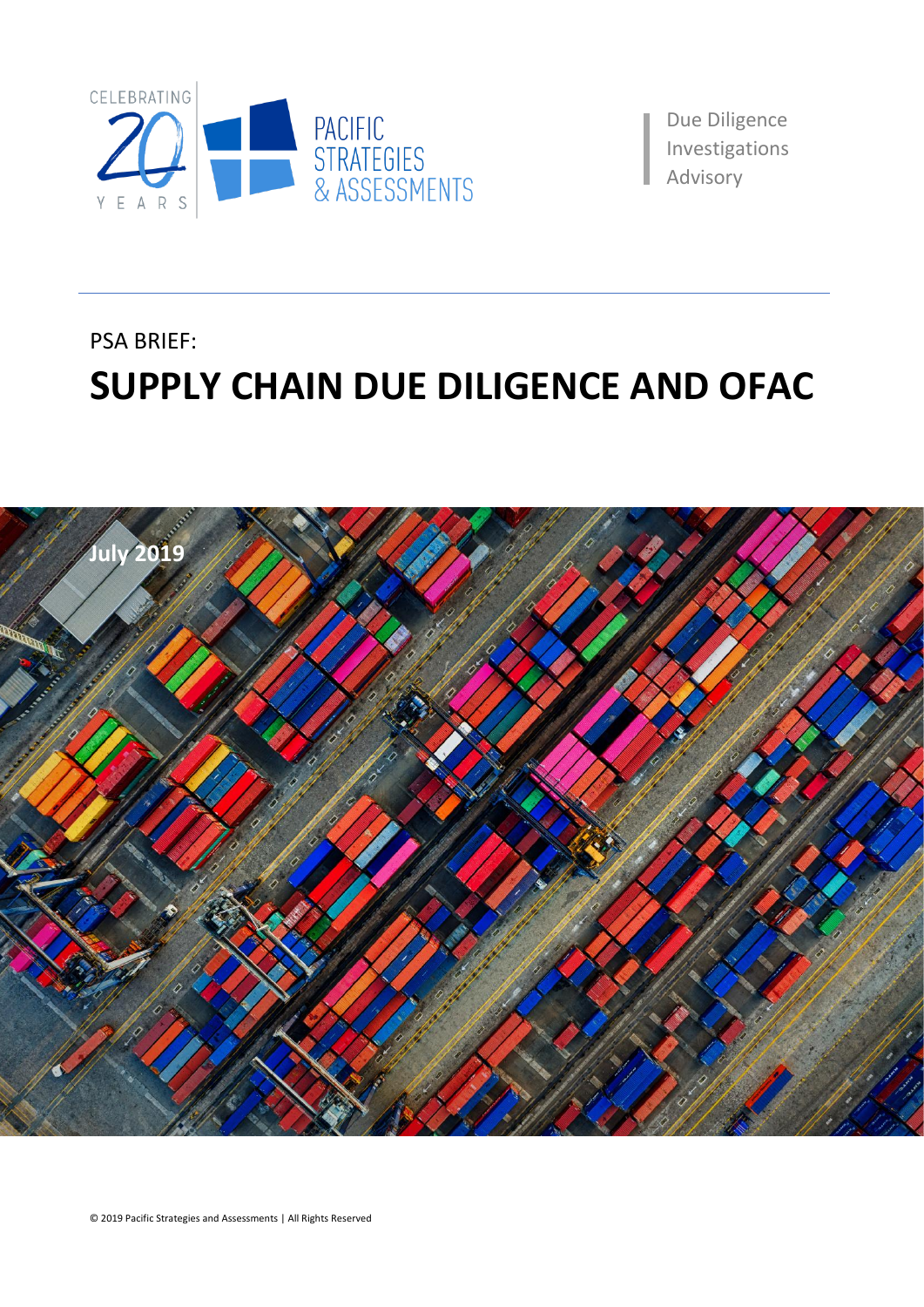## **Supply Chain Due Diligence and OFAC**

On January 31, 2019, the US cosmetics company, e.l.f. Cosmetics, Inc. ("ELF"), agreed to a USD 996,080 settlement for 156 apparent violations of North Korea Sanctions Regulations. ELF received 156 shipments of false eyelash kits from two Chinese suppliers which contained materials sourced from North Korean companies. From April 1, 2012 to January 28, 2017, the total value of these shipments was USD 4,427,019.

ELF's 2016 reported revenue was over USD 229 million. Considering the total value of the shipments spanning almost five years was less than USD 4.5 million, these shipments make up an extremely small part of the company's overall business. This shows that the Office of Foreign Assets Control (OFAC) is prepared to penalize companies, even if they themselves do not directly violate sanctions. Companies are also required to ensure all their suppliers and affiliates are compliant.

OFAC reported that at the time of the violations, ELF's OFAC compliance program was either inadequate or did not exist. ELF's supply chain review efforts focused on assessing quality assurance issues related to the production process, raw materials, and the end product. In January 2017, the company discovered that most of these shipments of false eyelash kits, which started in April 2012, contained materials sourced from North Korea. According to OFAC's Economic Sanctions Enforcement Guidelines, the civil monetary penalties for these apparent violations are between USD 2,213,510 and USD 40,833,633.

### **Penalty Explanation**

OFAC's penalty was reduced because ELF voluntarily self-reported these apparent violations. Additionally, OFAC reported that ELF's employees appeared to not have any knowledge of the apparent violations, and the associated product does not appear to be a significant part of ELF's business.

Since self-reporting the apparent violations, ELF instituted a compliance program to mitigate similar future risks. The company has implemented supply chain audits which aim to verify the origin of products and services that are used in the company's products. ELF will require their suppliers to sign compliance certificates stating their adherence to all US trade sanctions and export controls. ELF has conducted an advanced supplier audit and hired outside counsel to provide US laws and regulations training for key ELF employees in the US and China. Similar trainings were also expanded to include ELF's Chinese suppliers.

### **OFAC**

OFAC, an agency within the US Treasury Department, administers and enforces US imposed economic and trade sanctions which are primarily against countries and groups of individuals, including terrorists and narcotics traffickers. If an entity is found to have violated US sanctions, OFAC is able to levy large penalties, including imposing fines, freezing assets, and banning entities from operating within the US.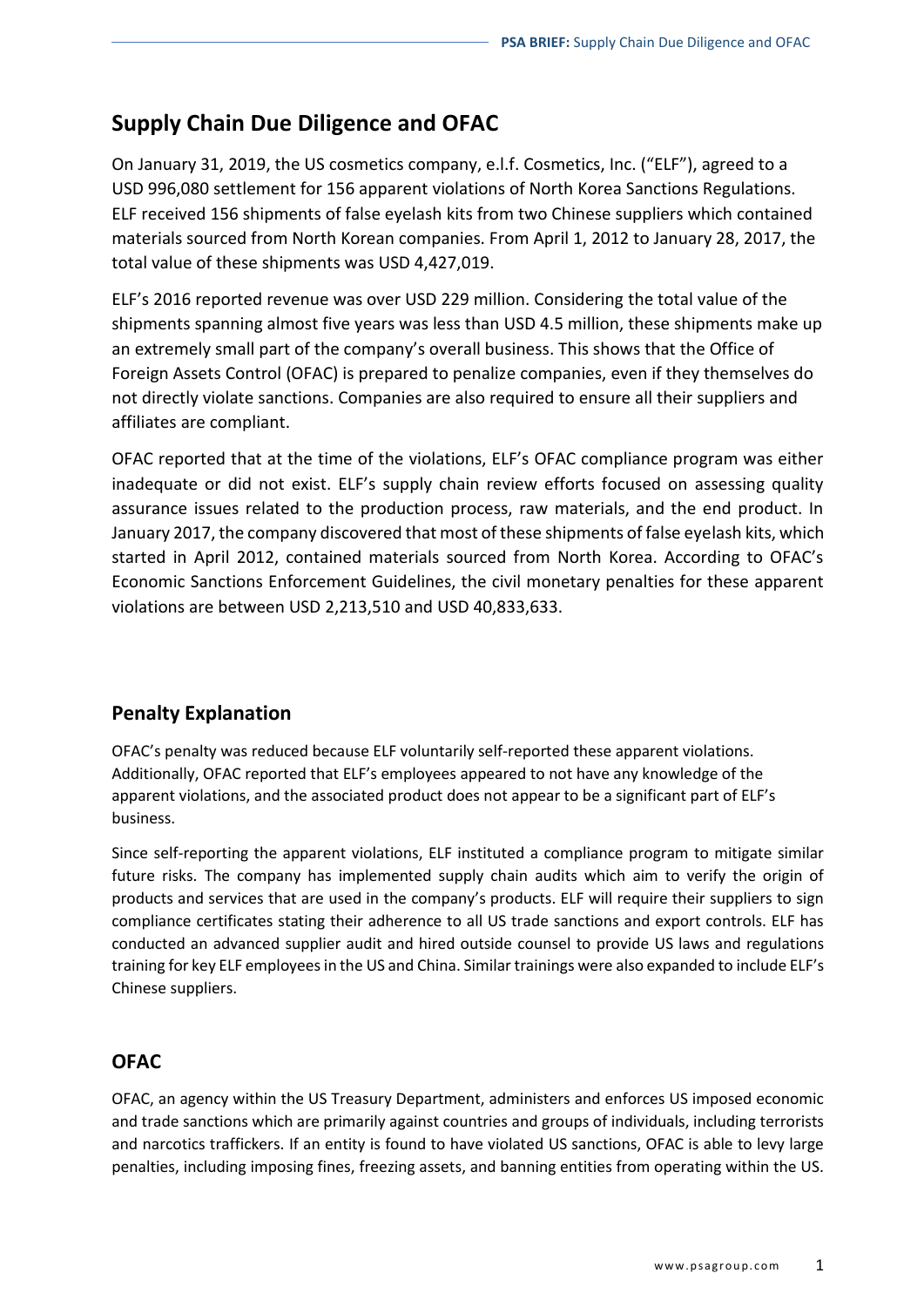OFAC publishes a list of entities that US citizens are prohibited from doing business with; the Specially Designated Nationals (SDN) list – which includes companies, organizations, individuals, and vessels.

#### **China's Involvement**

This case is significant as it gives insight into OFAC's current priorities. While OFAC tends to focus its investigations on US banks and institutions, this recent shift signals the increasing importance for companies to be OFAC-compliant. Additionally, this case shows the necessity for a thorough due diligence program, especially regarding international suppliers. The importance lies, not only with conducting due diligence for every potential supplier, but also each supplier's affiliates and business partners. In ELF's case, OFAC highlights that a more robust program might have prevented these apparent violations altogether.

The obligation for a comprehensive supply chain due diligence program goes beyond the risk of OFAC violations. ELF's supply chain review efforts monitored product quality; however, even for quality assurance purposes, it is essential to conduct all-encompassing and recurring supply chain audits in order to understand all risks (not just quality-related) associated with suppliers – as well as suppliers' networks.

### **Significance of This Case**

Given the possibility of future litigation or regulatory action in a whistleblower case, an outside investigator must have a strong focus on the clean collection of evidence and testimony. Investigators should always be knowledgeable about local laws regarding what kinds of evidence or testimony are admissible in court, and what steps for preservation and documentation of evidence are required.